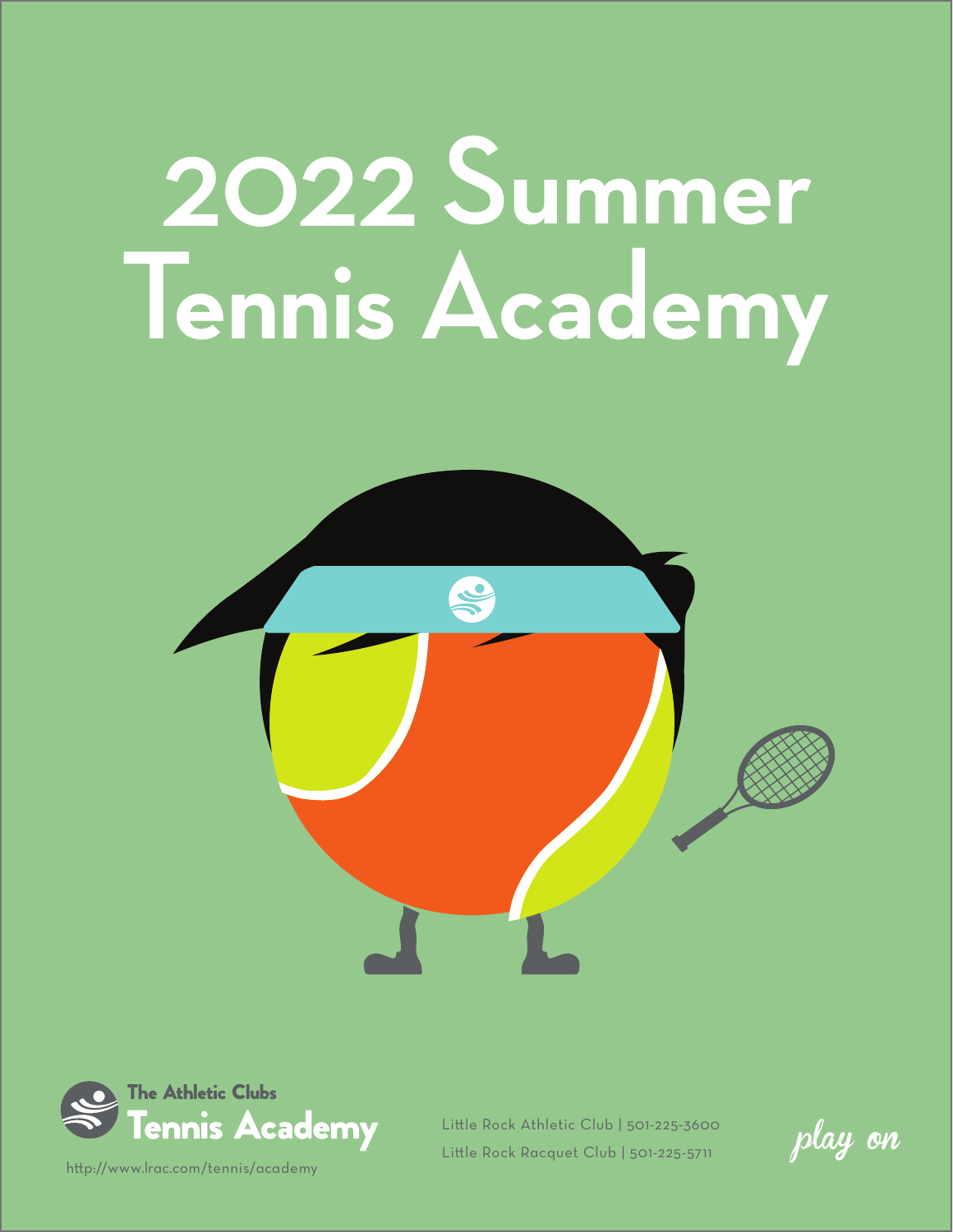# Now kids 12 and under can compete like the big kids because the smaller courts, slower balls and appropriate sized rackets let them learn fast.

#### **Tennis Tots** - Little Rock Racquet Club

The goal of Tennis Tots is inspiring young children in a fun and nurturing atmosphere and teaching them developmentally sound and age appropriate physical skills (including coordination, balance, agility, reaction, jumping, skipping, throwing, catching, tracking, handling the racquet and hitting). Parent participation is encouraged.

**Age Guideline:** 3 - 4 **Class Length:** 60 minutes

#### **Red Ball**

From the moment they step on the 36 foot court, kids learn the physical skills necessary to rally the ball and play the game of tennis, including coordination, balance, agility, reaction, jumping, skipping, throwing, catching, tracking, handling the racquet and hitting with biomechanically sound technique. Both introductory and more advanced classes are offered.

Stars: This class is designed for beginning players. Stars spend a large percentage of their time learning the physical skills necessary to play tennis. They also participate in competitive games and limited point play.

**Age Guideline:** 4 - 6 **Class Length:** 60 minutes

Aces: Aces players are continuing to develop basic skills introduced and practiced in Stars. Players work on technical stroke production, movement, and point play when able to rally balls. The players who have started to play points and rally would enjoy and benefit from playing USTA Team Tennis.

**Age Guideline:** 5 - 8 **Class Length:** 60 minutes

#### **Orange Ball**

Playing on a 60 foot court, kids hone their skills and stroke technique. Both introductory and more advanced classes are offered. Class size is limited to 5 students.

**Age Guideline:** 9 - 10 **Class Length:** 60 minutes

• Orange Ball: Classes are designed for beginning players and players who have progressed from Red Ball classes. Players work on the physical skills necessary to play tennis as well as stroke biomechanics, consistency and movement. Players with more tennis experience continue to work on technical stroke production and point play. They also are introduced to point and match play and taught basic tactics and strategy. These students would enjoy and benefit from USTA Team Tennis and novice tournaments.

#### **Green Ball**

Green Ball is designed for players who have aged out or leveled up from Orange Ball. Players in Green Ball groups range from beginners to tournament level players. Each participant will be grouped according to tennis experience and ability. Now on a full size court, players work on the physical skills necessary to play tennis as well as troe biomechanics, consistency, and movement. They also participate in competitive games and point play.

**Age Guideline:** 11 - 13 **Class Length:** 60 minutes

#### **Yellow Ball**

This class is for players who have developed the basic skills taught in Green Ball. Students work more on technical stroke production and point play. They also are introduced to match play and taught basic tactics and strategy. Many of these students would benefit from playing USTA team tennis and tournaments.

**Age Guideline:** 12+ **Class Length:** 60 minutes

#### **Performance Academy**

Many of our Orange, Green and Yellow Ball students participate in an invitation only program called Performance Academy. This advanced training is geared toward tournament players and focuses intensely on stroke biomechanics, game strategy, fitness and competitive play. If you would like to know more about Performance Academy, please contact one of the Tennis Academy Directors.

### **QUESTIONS?**

Please contact Will Campbell, 501-551-0997/willcampbell@lrrcfc.com at the LRRC or Leslye Gibbens, 501-960-1263/leslyegibbens@lrac.com at the LRAC.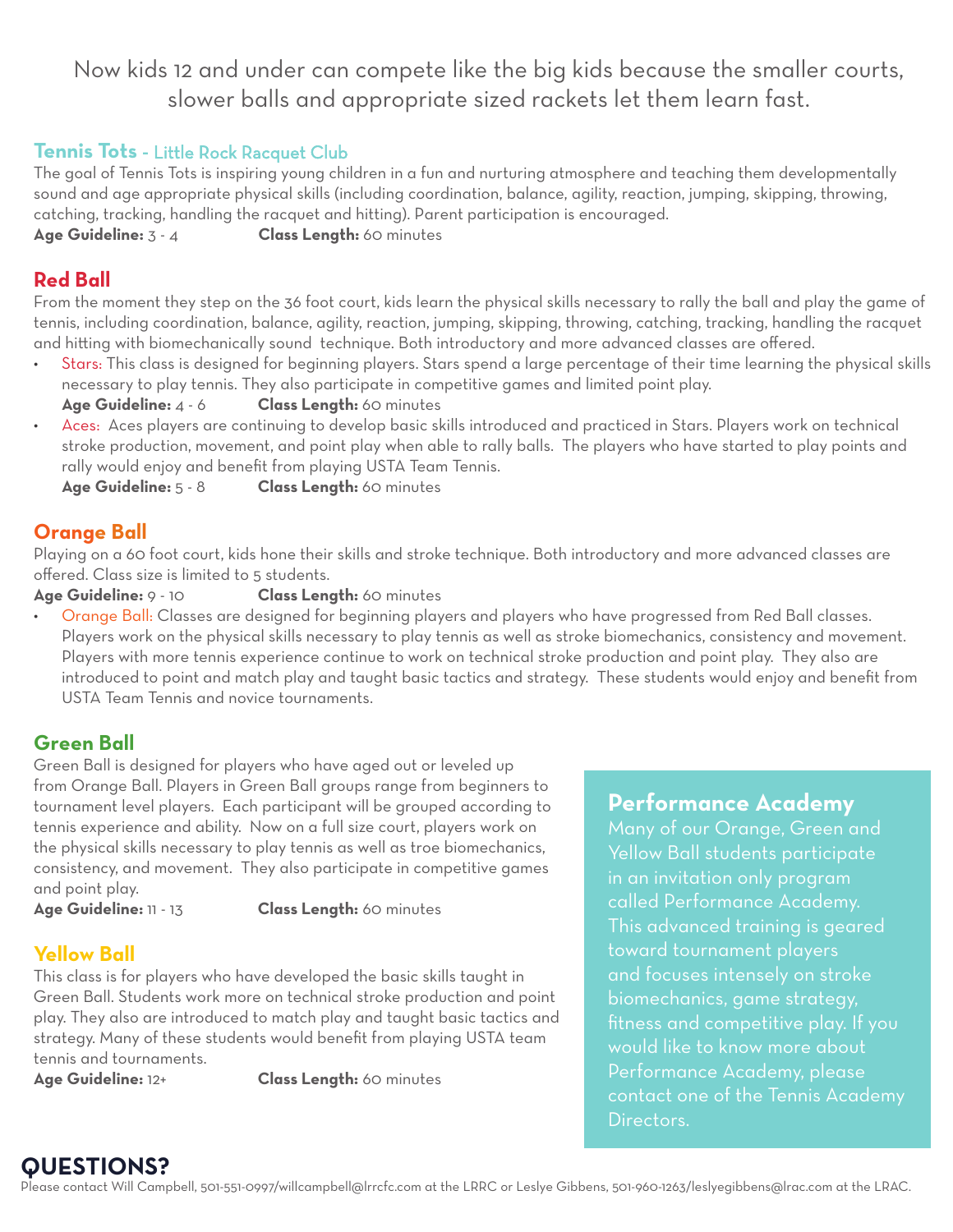# **SUMMER 2022 CLINIC OPTIONS**

**(MONDAY, JUNE 6 - SUNDAY, AUGUST 21)**

| <b>LITTLE ROCK ATHLETIC CLUB</b> |                                                                   |                                                                                                                                   |                                                                          |                                                                   |        |          |  |
|----------------------------------|-------------------------------------------------------------------|-----------------------------------------------------------------------------------------------------------------------------------|--------------------------------------------------------------------------|-------------------------------------------------------------------|--------|----------|--|
|                                  | Monday                                                            | Tuesday                                                                                                                           | Wednesday                                                                | Thursday                                                          | Friday | Saturday |  |
| 4:00 - 5:00 pm                   | <b>RB</b> Stars<br><b>RB</b> Aces<br>OB.<br><b>GB</b>             | <b>RB</b> Stars<br><b>RB</b> Aces<br><b>OB</b><br><b>GB</b>                                                                       | <b>RB</b> Stars<br><b>RB</b> Aces<br><b>OB</b><br><b>GB</b><br><b>YB</b> | <b>RB</b> Stars<br><b>RB</b> Aces<br>OB<br><b>GB</b>              |        |          |  |
| 5:00 - 6:00 pm                   | <b>RB</b> Stars<br><b>RB</b> Aces<br>OB<br><b>GB</b><br><b>YB</b> | <b>RB</b> Stars<br><b>RB</b> Stars<br><b>RB</b> Aces<br><b>RB</b> Aces<br><b>OB</b><br>OB.<br><b>GB</b><br><b>YB</b><br><b>YB</b> |                                                                          | <b>RB</b> Stars<br><b>RB</b> Aces<br>OB<br><b>GB</b><br><b>YB</b> |        |          |  |

| <b>LITTLE ROCK RACQUET CLUB</b> |                                                |                                                |                                                      |                                                |                                   |                                                |
|---------------------------------|------------------------------------------------|------------------------------------------------|------------------------------------------------------|------------------------------------------------|-----------------------------------|------------------------------------------------|
|                                 | Monday                                         | Tuesday                                        | Wednesday                                            | Thursday                                       | Friday                            | Sunday                                         |
| 9:00 - 10:00 am                 | TT<br><b>RB</b> Stars<br><b>RB</b> Aces<br>OB  | <b>RB</b> Stars<br><b>RB</b> Aces<br><b>OB</b> | ТT<br><b>RB</b> Stars<br><b>RB</b> Aces<br><b>OB</b> | <b>RB</b> Stars<br><b>RB</b> Aces<br><b>OB</b> | <b>RB</b> Stars<br><b>RB</b> Aces |                                                |
| 3:00 - 4:00 pm                  |                                                |                                                |                                                      |                                                |                                   | OB                                             |
| 4:00 - 5:00 pm                  |                                                |                                                |                                                      |                                                |                                   | <b>TT</b><br><b>RB</b> Stars<br><b>RB</b> Aces |
| $5:00 - 6:00$ pm                | <b>RB</b> Stars<br><b>RB</b> Aces<br><b>OB</b> | <b>RB</b> Stars<br><b>RB</b> Aces<br><b>OB</b> | <b>RB</b> Stars<br><b>RB</b> Aces<br>OB              | ТT<br><b>RB</b> Stars<br><b>RB</b> Aces<br>OB  |                                   |                                                |

The Tennis Academy reserves the right to change class type, day, time and/or coach as needed.



#### **QUESTIONS?**

Please contact Will Campbell, 501-551-0997/willcampbell@lrrcfc.com at the LRRC or Leslye Gibbens, 501-960-1263/leslyegibbens@lrac.com at the LRAC.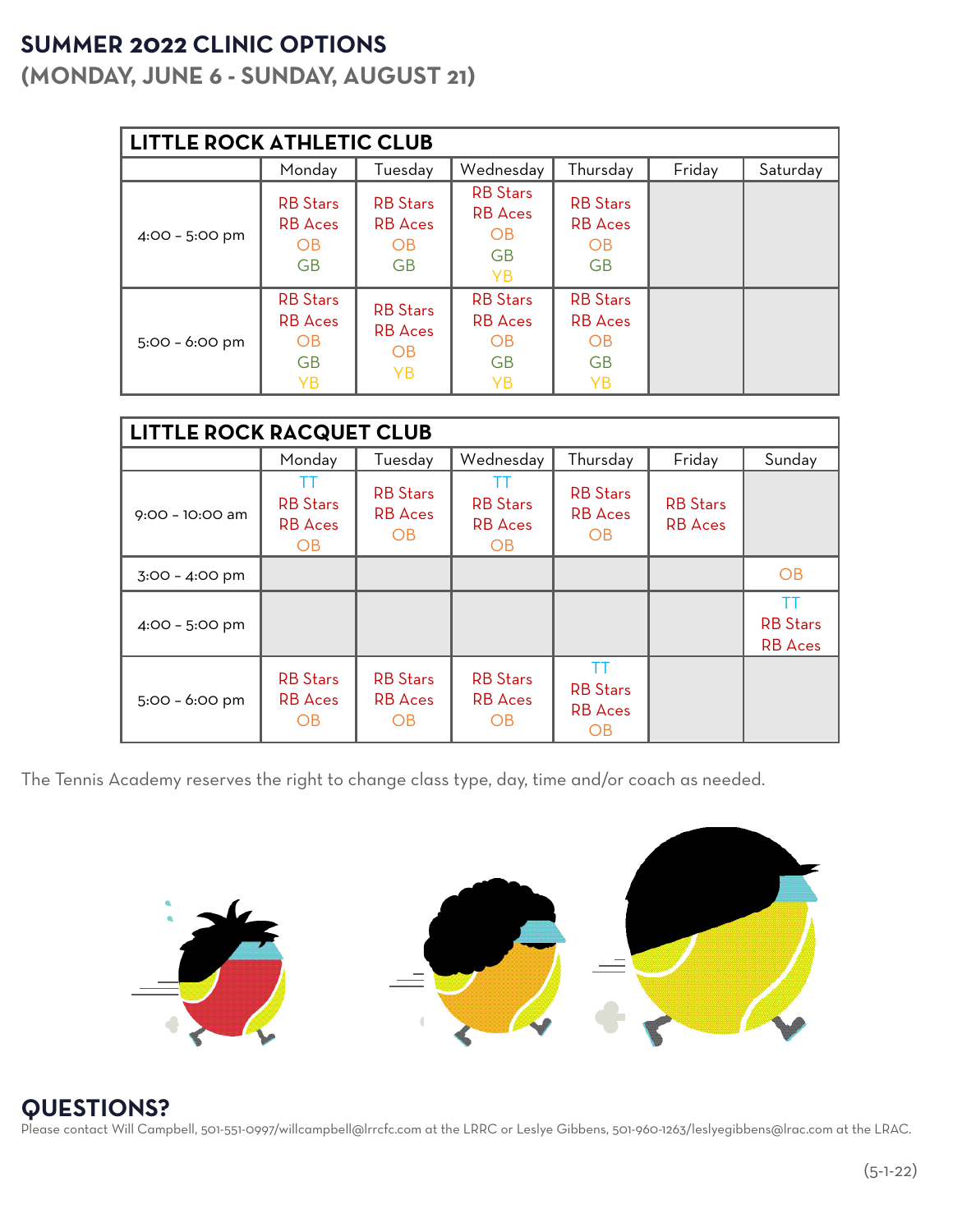# **OUR EXPECTATIONS**

Like dance lessons and sports seasons, you are making a commitment to spend the entire session with us when you join the Tennis Academy. Our goal is to teach your child to play tennis - great tennis if they're willing to work hard. In order for that to happen, we need to see his/ her happy face here - regularly and often. If you absolutely must drop mid-session, we must be notified by the 15th of the month via a text to Leslye or Will (see numbers below) to avoid being charged for the following month. For families that have paid in full for the session, we will refund the equivalent of installment payments still remaining in the session.

# **NON-MEMBER SESSION FEE**

Membership dues help underwrite the expense associated with the maintenance and utilities related to tennis courts. To make things more equitable, we charge a \$35 usage fee for those players that are not associated with an active membership at one of our Clubs so that they, too, share in some of the operating expenses. Please note, should a player start the session as a TAC member but, for some reason that status changes, then the full usage fee will be charged regardless of how far we are into the session.

# **SESSION FEES**

| <b>SUMMER 2022</b><br>June 6 - August 21 | Attend 1 Clinic per<br>Week for 11 weeks* | Attend 2 Clinics per<br>Week for 11 weeks | Attend 3 Clinics per<br>Week for 11 weeks* | Attend 4 Clinics per<br>Week for 11 weeks* |
|------------------------------------------|-------------------------------------------|-------------------------------------------|--------------------------------------------|--------------------------------------------|
| 60 Minute Lesson                         | $$231$ (\$77/mos)                         | \$439 (\$146.33/mol)                      | \$635 (\$211.67/mos)                       | \$820 (\$273.33/mol)                       |
| Non-member Session Fee*                  | \$35                                      | \$35                                      | \$35                                       | \$35                                       |

\*This fee is non-refundable and will be charged if the player's status is "non-member" at anytime during the season.

## **SESSION FEE FORMULA**

The session fees are built on the following base pricing: 60 minute lessons - \$21 per day

The 2nd, 3rd and 4th day fees are discounted 10, 15 and 20 percent respectively.

# **PAYMENT OPTIONS**

The session fee may be paid upfront **or in installments**. If paying in installments, a draft source is required and charges will occur on the 12th of the month. Fees are prorated for those who join mid-session.

#### **FOR MORE INFORMATION**

Please contact the appropriate tennis professional:

Little Rock Athletic Club<br>
Little Rock Club Leslye Gibbens, 501-960-1263 Will Campbell, 501-551-0997



# **HOLIDAY**

Lessons WILL NOT be held: Monday, July 4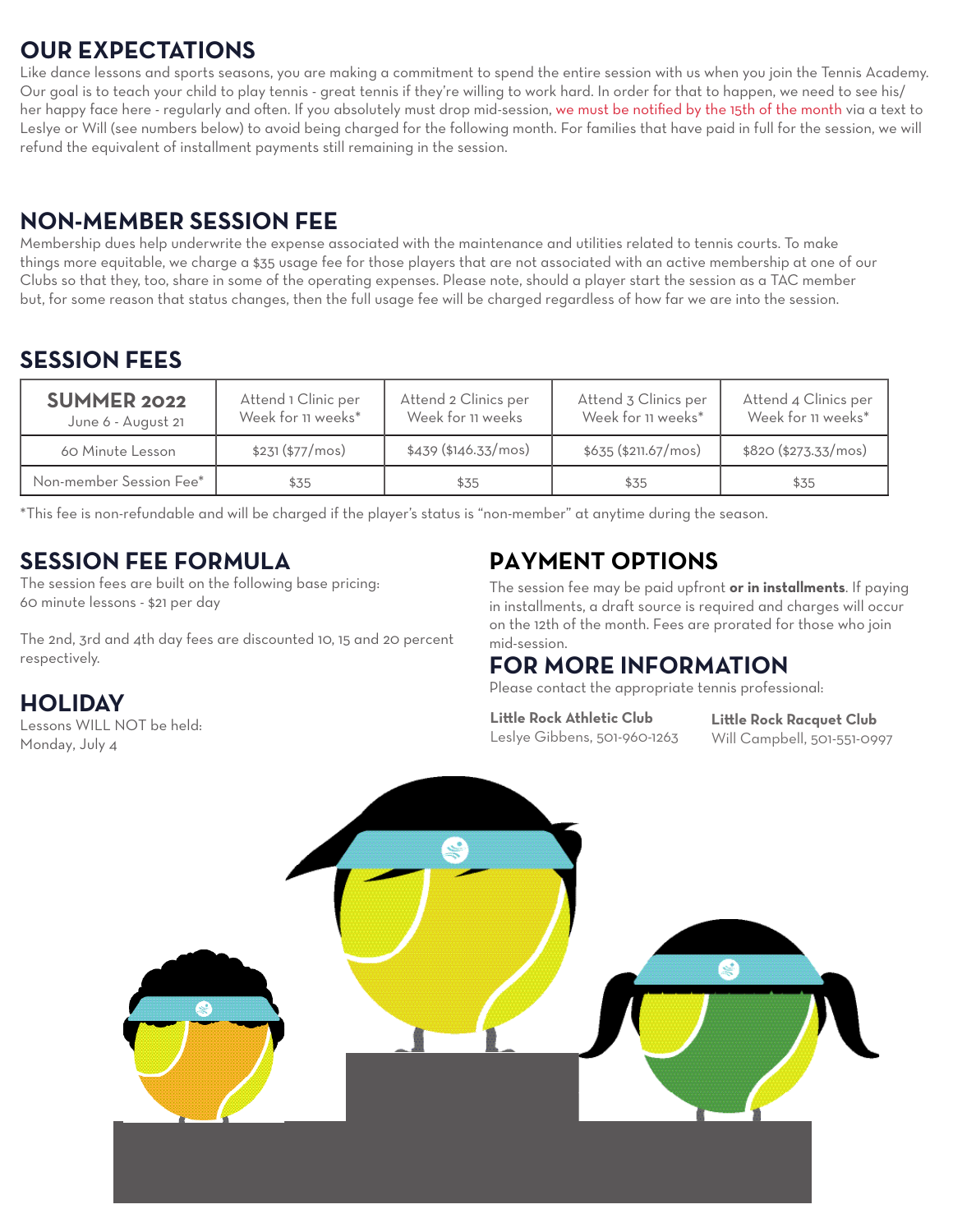**For Office Use Only - Child Is Confirmed In: Level Day Time Location \_\_\_\_\_\_\_\_\_\_\_\_\_\_\_\_\_\_\_\_\_\_\_\_\_\_\_\_\_\_\_\_\_\_\_\_\_\_\_\_\_\_\_\_\_\_\_\_\_\_\_\_\_\_\_\_\_\_\_\_\_\_\_\_\_ \_\_\_\_\_\_\_\_\_\_\_\_\_\_\_\_\_\_\_\_\_\_\_\_\_\_\_\_\_\_\_\_\_\_\_\_\_\_\_\_\_\_\_\_\_\_\_\_\_\_\_\_\_\_\_\_\_\_\_\_\_\_\_\_\_ \_\_\_\_\_\_\_\_\_\_\_\_\_\_\_\_\_\_\_\_\_\_\_\_\_\_\_\_\_\_\_\_\_\_\_\_\_\_\_\_\_\_\_\_\_\_\_\_\_\_\_\_\_\_\_\_\_\_\_\_\_\_\_\_\_**

# **TENNIS ACADEMY PLAYER REGISTRATION**

|                                                                                                                                                                    |                                                                                                                                                                                                                               | Female<br>Sex: Male                |
|--------------------------------------------------------------------------------------------------------------------------------------------------------------------|-------------------------------------------------------------------------------------------------------------------------------------------------------------------------------------------------------------------------------|------------------------------------|
| Child is an: _______LRAC Member _______LRRC Member ______NLRAC Member ______Non-Member                                                                             |                                                                                                                                                                                                                               |                                    |
|                                                                                                                                                                    |                                                                                                                                                                                                                               |                                    |
|                                                                                                                                                                    |                                                                                                                                                                                                                               | State: ________ Zip: _____________ |
|                                                                                                                                                                    |                                                                                                                                                                                                                               |                                    |
|                                                                                                                                                                    |                                                                                                                                                                                                                               |                                    |
|                                                                                                                                                                    |                                                                                                                                                                                                                               |                                    |
|                                                                                                                                                                    |                                                                                                                                                                                                                               |                                    |
|                                                                                                                                                                    | Phone Number: The contract of the contract of the contract of the contract of the contract of the contract of the contract of the contract of the contract of the contract of the contract of the contract of the contract of |                                    |
|                                                                                                                                                                    |                                                                                                                                                                                                                               |                                    |
| Allergies, medications, special conditions including but not limited to asthma, digbetes, sun sensitivity, seizures or fainting spells (please provide specifics): |                                                                                                                                                                                                                               |                                    |

## **CLINIC SELECTION**

Parents, if your child is new to the Academy, please review our class descriptions on the Sized to Fit information piece or on our website (www.lrac.com/tennis/junioracademy) and make your best guess as to your child's level for purposes of this registration form. We will confirm (or change) your selection after evaluating your child. To schedule the day and time of your child's free evaluation, call Leslye Gibbens at 501-960-1263.

\_\_\_\_\_\_\_\_\_\_\_\_\_\_\_\_\_\_\_\_\_\_\_\_\_\_\_\_\_\_\_\_\_\_\_\_\_\_\_\_\_\_\_\_\_\_\_\_\_\_\_\_\_\_\_\_\_\_\_\_\_\_\_\_\_\_\_\_\_\_\_\_\_\_\_\_\_\_\_\_\_\_\_\_\_\_\_\_\_\_\_\_\_\_\_\_\_\_\_\_\_\_\_\_\_\_\_\_\_\_\_\_\_\_\_\_\_\_\_\_\_\_\_\_\_\_\_\_\_\_\_\_\_\_\_\_\_\_\_\_\_\_\_\_\_\_\_\_\_\_\_\_\_\_\_\_\_\_\_\_\_\_\_\_\_\_\_\_\_\_\_\_\_\_\_\_\_\_\_\_\_\_\_\_\_\_\_\_\_\_\_\_\_\_\_\_\_\_\_\_\_\_\_\_\_\_\_\_\_\_\_\_\_\_\_\_\_\_\_\_\_\_\_\_\_\_\_\_\_\_\_\_\_\_\_\_\_\_\_\_\_\_\_\_\_\_\_\_\_\_\_\_\_\_\_\_\_\_\_\_\_\_\_\_\_\_\_\_\_\_\_\_\_\_\_\_\_\_\_\_\_

For maximum improvement, we recommend enrolling your child in at least two clinics a week. Please complete the remainder of this form and return it to the club. We will confirm enrollment.

| Level: (circle one)   Tennis Tots | Red Ball Stars                                                               | Red Ball Aces | Orange Ball | Green Ball | Yellow Ball |
|-----------------------------------|------------------------------------------------------------------------------|---------------|-------------|------------|-------------|
|                                   | How many days a week do you want your child to attend? (circle one)   1    2 |               |             |            |             |

#### Clinic Choices

Please refer to Sized to Fit for the schedule of classes and indicate your preferences (as well as any notes you may have) here. Be sure and include day of week, time and club. PRINT LEGIBLY!

1st \_\_\_\_\_\_\_\_\_\_\_\_\_\_\_\_\_\_\_\_\_\_\_\_\_\_\_\_\_\_\_\_\_\_\_\_\_\_\_\_\_\_\_\_\_\_\_\_\_\_\_\_\_\_\_\_\_\_\_\_\_\_\_\_\_\_\_\_\_\_\_\_\_\_\_\_\_\_\_\_\_\_\_\_\_\_\_\_\_\_\_\_\_\_\_\_\_\_\_\_\_\_\_\_\_\_\_\_\_\_\_\_\_\_\_\_\_\_\_\_\_\_\_\_\_\_\_\_\_\_\_\_\_\_\_\_\_\_\_\_\_\_\_\_\_\_\_\_\_\_\_\_\_\_\_\_\_\_\_\_\_\_\_\_\_\_\_\_\_\_\_\_\_\_\_\_\_\_\_\_\_\_\_\_\_\_\_\_\_\_\_\_\_\_\_\_\_\_\_\_\_\_\_\_\_\_\_\_\_\_\_\_\_\_\_\_\_\_\_\_\_\_\_\_\_\_\_\_\_\_\_\_\_\_\_\_\_\_\_\_\_\_\_\_\_\_\_\_\_\_\_\_\_\_\_\_\_\_\_\_\_\_\_\_\_\_\_\_\_\_\_\_\_\_\_\_

2nd \_\_\_\_\_\_\_\_\_\_\_\_\_\_\_\_\_\_\_\_\_\_\_\_\_\_\_\_\_\_\_\_\_\_\_\_\_\_\_\_\_\_\_\_\_\_\_\_\_\_\_\_\_\_\_\_\_\_\_\_\_\_\_\_\_\_\_\_\_\_\_\_\_\_\_\_\_\_\_\_\_\_\_\_\_\_\_\_\_\_\_\_\_\_\_\_\_\_\_\_\_\_\_\_\_\_\_\_\_\_\_\_\_\_\_\_\_\_\_\_\_\_\_\_\_\_\_\_\_\_\_\_\_\_\_\_\_\_\_\_\_\_\_\_\_\_\_\_\_\_\_\_\_\_\_\_\_\_\_\_\_\_\_\_\_\_\_\_\_\_\_\_\_\_\_\_\_\_\_\_\_\_\_\_\_\_\_\_\_\_\_\_\_\_\_\_\_\_\_\_\_\_\_\_\_\_\_\_\_\_\_\_\_\_\_\_\_\_\_\_\_\_\_\_\_\_\_\_\_\_\_\_\_\_\_\_\_\_\_\_\_\_\_\_\_\_\_\_\_\_\_\_\_\_\_\_\_\_\_\_\_\_\_\_\_\_\_\_\_\_\_\_\_\_

#### **OUR EXPECTATIONS**

Like dance lessons and sports seasons, you are making a commitment to spend the entire session with us when you join the Tennis Academy. Our goal is to teach your child to play tennis - great tennis if they're willing to work hard. In order for that to happen, we need to see his/her happy face here - regularly and often. If you absolutely must drop mid-session, we must be notified by the 15th of the month via a text to Leslye (501-960-1263) or Will (501-551-0997) to avoid being charged for the following month. For families that have paid in full for the session, we will refund the equivalent of installment payments still remaining in the session.

# **PAYMENT INFORMATION**

| I want to pay my entire session fee up front. _____I want to pay my session fee in installments. |                                                                                                                                                                                                                                |  |
|--------------------------------------------------------------------------------------------------|--------------------------------------------------------------------------------------------------------------------------------------------------------------------------------------------------------------------------------|--|
| LRAC/LRRC/NLRAC Club Account Option (for members only/account must be current)                   | METHOD OF PAYMENT (Indicate your choice by completing the appropriate information below):<br>For security reasons, your payment information will be encrypted by our computer software and this information will be shredded.  |  |
|                                                                                                  |                                                                                                                                                                                                                                |  |
| Bank Draft Option (attach a voided check or complete the following)                              |                                                                                                                                                                                                                                |  |
|                                                                                                  |                                                                                                                                                                                                                                |  |
|                                                                                                  |                                                                                                                                                                                                                                |  |
| Credit/Debit Card Option (Visa, MasterCard, Discover, American Express)                          |                                                                                                                                                                                                                                |  |
|                                                                                                  |                                                                                                                                                                                                                                |  |
|                                                                                                  | Credit Card Number: Card Number: Card Number: Card Number: CCV Number: CCV Number: CCV Number: CCV Number: CCV Number: CCV Number: CCV Number: CCV Number: CCV Number: CCV Number: CCV Number: CCV Number: CCV Number: CCV Num |  |
|                                                                                                  | <b>W SIGN THE WAIVER ON THE BACK!</b>                                                                                                                                                                                          |  |